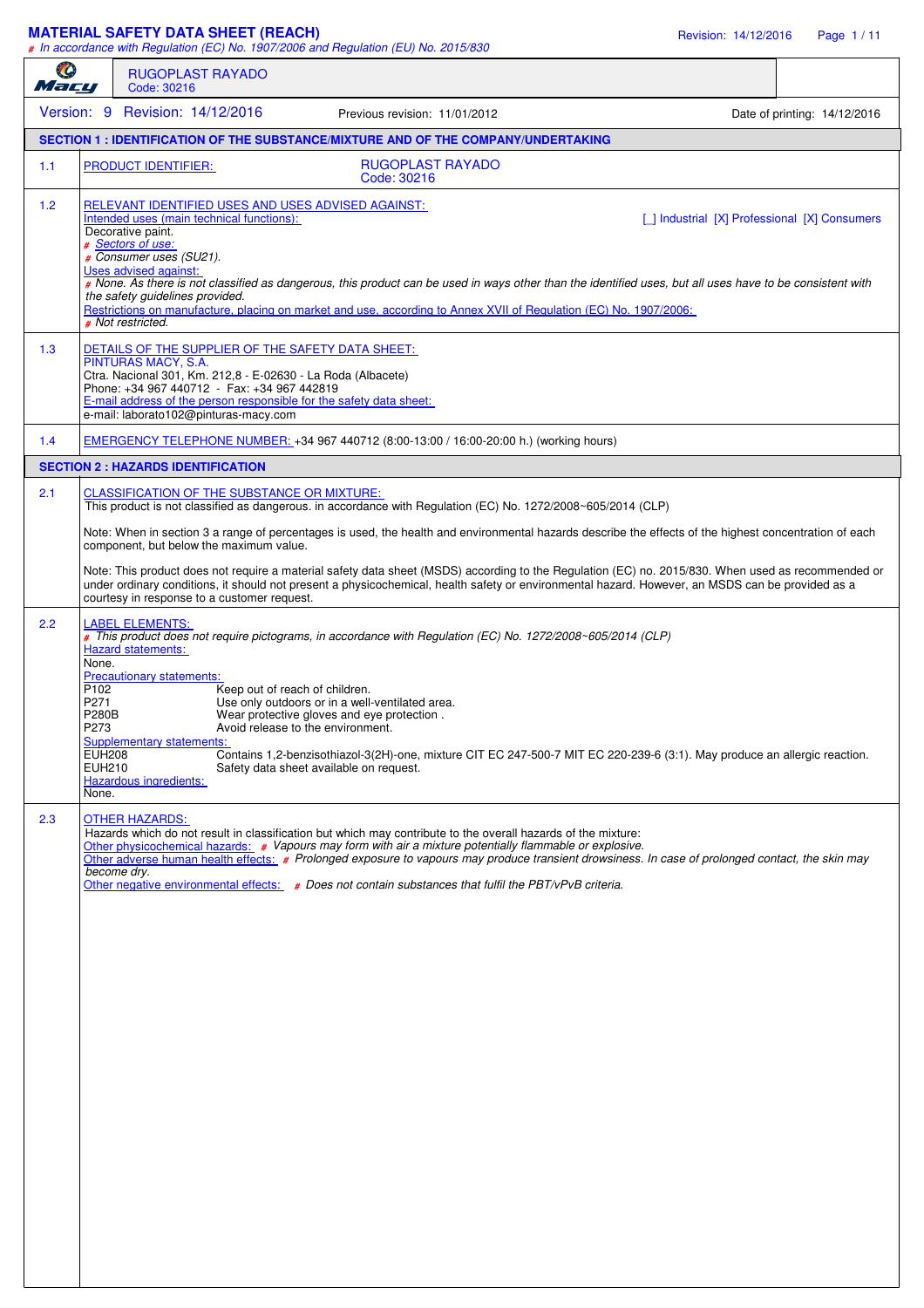## **MATERIAL SAFETY DATA SHEET (REACH)** Revision: 14/12/2016 Page 2 / 11

|           |                      | $#$ in accordance with riegulation (LO) No. 1507/2000 and riegulation (LO) No. 2015/050                                                                                               |
|-----------|----------------------|---------------------------------------------------------------------------------------------------------------------------------------------------------------------------------------|
| O<br>Mary |                      | RUGOPLAST RAYADO<br>Code: 30216                                                                                                                                                       |
|           |                      | <b>SECTION 3 : COMPOSITION/INFORMATION ON INGREDIENTS</b>                                                                                                                             |
| 3.1       |                      | <b>SUBSTANCES:</b><br>Not applicable (mixture).                                                                                                                                       |
| 3.2       | <b>MIXTURES:</b>     | # This product is a mixture.<br><b>Chemical description:</b><br>Mixture of pigments, extenders, resins and additives in aqueous media.                                                |
|           | None                 | <b>HAZARDOUS INGREDIENTS:</b><br>Substances taking part in a percentage higher than the exemption limit:                                                                              |
|           | Impurities:          | # Does not contain other components or impurities which will influence the classification of the product.                                                                             |
|           | Stabilizers:<br>None |                                                                                                                                                                                       |
|           |                      | Reference to other sections:<br>For more information, see sections 8, 11 and 12.                                                                                                      |
|           |                      | SUBSTANCES OF VERY HIGH CONCERN (SVHC):<br># List updated by ECHA on 20/06/2016.<br>Substances SVHC subject to authorisation, included in Annex XIV of Regulation (EC) no. 1907/2006: |
|           | <b>None</b><br>None  | Substances SVHC candidate to be included in Annex XIV of Regulation (EC) no. 1907/2006:                                                                                               |
|           |                      | PERSISTENT, BIOACCUMULABLE AND TOXIC PBT, OR VERY PERSISTENT AND VERY BIOACCUMULABLE VPVB SUBSTANCES: Does not contain substances that fulfill the PBT/vPvB criteria.                 |
|           |                      |                                                                                                                                                                                       |
|           |                      |                                                                                                                                                                                       |
|           |                      |                                                                                                                                                                                       |
|           |                      |                                                                                                                                                                                       |
|           |                      |                                                                                                                                                                                       |
|           |                      |                                                                                                                                                                                       |
|           |                      |                                                                                                                                                                                       |
|           |                      |                                                                                                                                                                                       |
|           |                      |                                                                                                                                                                                       |
|           |                      |                                                                                                                                                                                       |
|           |                      |                                                                                                                                                                                       |
|           |                      |                                                                                                                                                                                       |
|           |                      |                                                                                                                                                                                       |
|           |                      |                                                                                                                                                                                       |
|           |                      |                                                                                                                                                                                       |
|           |                      |                                                                                                                                                                                       |
|           |                      |                                                                                                                                                                                       |
|           |                      |                                                                                                                                                                                       |
|           |                      |                                                                                                                                                                                       |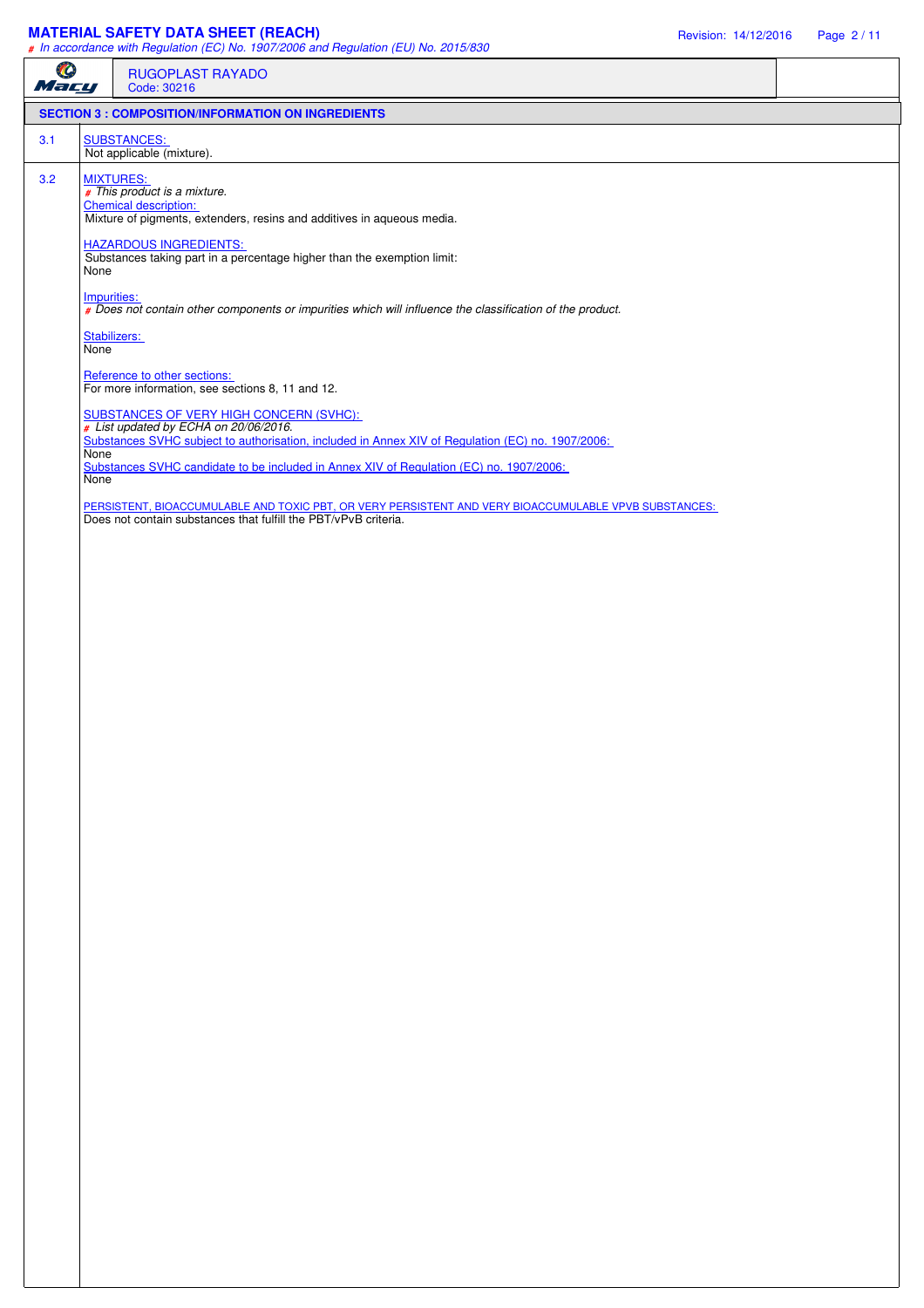## **MATERIAL SAFETY DATA SHEET (REACH)** Revision: 14/12/2016 Page 3 / 11

*# In accordance with Regulation (EC) No. 1907/2006 and Regulation (EU) No. 2015/830*

| Ø<br>Macu |             | <b>RUGOPLAST RAYADO</b><br>Code: 30216    |                                                                                                                                                                                                                                                                                                                                                                                                                                                                                                                                                                                                                                                                                |                                                                                                                                                                                                   |  |  |  |  |
|-----------|-------------|-------------------------------------------|--------------------------------------------------------------------------------------------------------------------------------------------------------------------------------------------------------------------------------------------------------------------------------------------------------------------------------------------------------------------------------------------------------------------------------------------------------------------------------------------------------------------------------------------------------------------------------------------------------------------------------------------------------------------------------|---------------------------------------------------------------------------------------------------------------------------------------------------------------------------------------------------|--|--|--|--|
|           |             | <b>SECTION 4 : FIRST AID MEASURES</b>     |                                                                                                                                                                                                                                                                                                                                                                                                                                                                                                                                                                                                                                                                                |                                                                                                                                                                                                   |  |  |  |  |
| 4.1       |             |                                           | <b>DESCRIPTION OF FIRST-AID MEASURES:</b>                                                                                                                                                                                                                                                                                                                                                                                                                                                                                                                                                                                                                                      |                                                                                                                                                                                                   |  |  |  |  |
|           |             |                                           | # Symptoms may occur after exposure, so that in case of direct exposure to the product, when in doubt, or when symptoms persist, seek<br>medical attention. Never give anything by mouth to an unconscious person.                                                                                                                                                                                                                                                                                                                                                                                                                                                             |                                                                                                                                                                                                   |  |  |  |  |
|           |             | Route of exposure                         | Symptoms and effects, acute and delayed                                                                                                                                                                                                                                                                                                                                                                                                                                                                                                                                                                                                                                        | <b>Description of first-aid measures</b>                                                                                                                                                          |  |  |  |  |
|           | Inhalation: |                                           | # Normaly does not produce symptoms.                                                                                                                                                                                                                                                                                                                                                                                                                                                                                                                                                                                                                                           | Should there be any symptoms, transfer the person affected to<br>the open air.                                                                                                                    |  |  |  |  |
|           | Skin:       |                                           | In case of prolonged contact, the skin may become dry.                                                                                                                                                                                                                                                                                                                                                                                                                                                                                                                                                                                                                         | # Remove contaminated clothing. Wash thoroughly the affected<br>area with plenty of cold or lukewarm water and neutral soap, or<br>use a suitable skin cleanser. Do not use solvents or thinners. |  |  |  |  |
|           | Eyes:       |                                           | Contact with the eyes produces redness and pain.                                                                                                                                                                                                                                                                                                                                                                                                                                                                                                                                                                                                                               | # Remove contact lenses. Rinse eyes copiously by irrigation<br>with plenty of clean, fresh water, holding the eyelids apart. If<br>irritation persists, consult a physician.                      |  |  |  |  |
|           | Ingestion:  |                                           | # If swallowed in high doses, may cause<br>gastrointestinal disturbances.                                                                                                                                                                                                                                                                                                                                                                                                                                                                                                                                                                                                      | If swallowed, seek immediate medical attention. Do not induce<br>vomiting, due to the risk of aspiration. Keep the patient at rest.                                                               |  |  |  |  |
| 4.2       |             |                                           | MOST IMPORTANT SYMPTOMS AND EFFECTS, BOTH ACUTE AND DELAYED:<br>The main symptoms and effects are indicated in sections 4.1 and 11                                                                                                                                                                                                                                                                                                                                                                                                                                                                                                                                             |                                                                                                                                                                                                   |  |  |  |  |
| 4.3       |             |                                           | INDICATION OF ANY IMMEDIATE MEDICAL ATTENTION AND SPECIAL TREATMENT NEEDED:<br>Notes to physician: # Treatment should be directed at the control of symptoms and the clinical condition of the patient.<br>Antidotes and contraindications: # Specific antidote not known.                                                                                                                                                                                                                                                                                                                                                                                                     |                                                                                                                                                                                                   |  |  |  |  |
|           |             | <b>SECTION 5 : FIRE-FIGHTING MEASURES</b> |                                                                                                                                                                                                                                                                                                                                                                                                                                                                                                                                                                                                                                                                                |                                                                                                                                                                                                   |  |  |  |  |
| 5.1       |             | <b>EXTINGUISHING MEDIA:</b>               | # Extinguishing powder or CO2. In the case of more important fires, also alcohol resistant foam and water spray/mist. Do not use for extinguishing: direct<br>water jet. Direct water jet may not be effective to extinguish the fire, since the fire may spread.                                                                                                                                                                                                                                                                                                                                                                                                              |                                                                                                                                                                                                   |  |  |  |  |
| 5.2       |             |                                           | SPECIAL HAZARDS ARISING FROM THE SUBSTANCE OR MIXTURE:<br>As consequence of combustion or thermal decomposition, hazardous products may be produced: carbon monoxide, carbon dioxide. Exposure to<br>combustion or decomposition products may be a hazard to health.                                                                                                                                                                                                                                                                                                                                                                                                           |                                                                                                                                                                                                   |  |  |  |  |
| 5.3       |             | <b>ADVICE FOR FIREFIGHTERS:</b>           | Special protective equipment: # Depending on magnitude of fire, heat-proof protective clothing may be required, appropriate independent breathing<br>apparatus, gloves, protective glasses or face masks and boots. If the fire-proof protective equipment is not available or not used, combat fire from a<br>sheltered position or at a safe distance. The standard EN469 provides a basic level of protection for chemical incidents.<br>Other recommendations: Cool with water the tanks, cisterns or containers close to sources of heat or fire. Bear in mind the direction of the wind. Do not<br>allow fire-fighting residue to enter drains, sewers or water courses. |                                                                                                                                                                                                   |  |  |  |  |
|           |             |                                           | <b>SECTION 6 : ACCIDENTAL RELEASE MEASURES</b>                                                                                                                                                                                                                                                                                                                                                                                                                                                                                                                                                                                                                                 |                                                                                                                                                                                                   |  |  |  |  |
| 6.1       |             |                                           | PERSONAL PRECAUTIONS, PROTECTIVE EQUIPMENT AND EMERGENCY PROCEDURES:<br>Avoid direct contact with this product. The floor may become slippery.                                                                                                                                                                                                                                                                                                                                                                                                                                                                                                                                 |                                                                                                                                                                                                   |  |  |  |  |
| 6.2       |             | <b>ENVIRONMENTAL PRECAUTIONS:</b>         | Avoid contamination of drains, surface or subterranean water and soil. In the case of large scale spills or when the product contaminates lakes, rivers or<br>sewages, inform the appropriate authorities in accordance with local regulations.                                                                                                                                                                                                                                                                                                                                                                                                                                |                                                                                                                                                                                                   |  |  |  |  |
| 6.3       |             | remains in a closed container.            | METHODS AND MATERIAL FOR CONTAINMENT AND CLEANING UP:<br>Contain and mop up spills with non-combustible absorbent materials (earth, sand, vermiculite, diatomaceous earth, etc). Avoid use of solvents. Keep the                                                                                                                                                                                                                                                                                                                                                                                                                                                               |                                                                                                                                                                                                   |  |  |  |  |
| 6.4       |             | REFERENCE TO OTHER SECTIONS:              | For contact information in case of emergency, see section 1.<br>For information on safe handling, see section 7.<br>For exposure controls and personal protection measures, see section 8.<br>For subsequent waste disposal, follow the recommendations in section 13.                                                                                                                                                                                                                                                                                                                                                                                                         |                                                                                                                                                                                                   |  |  |  |  |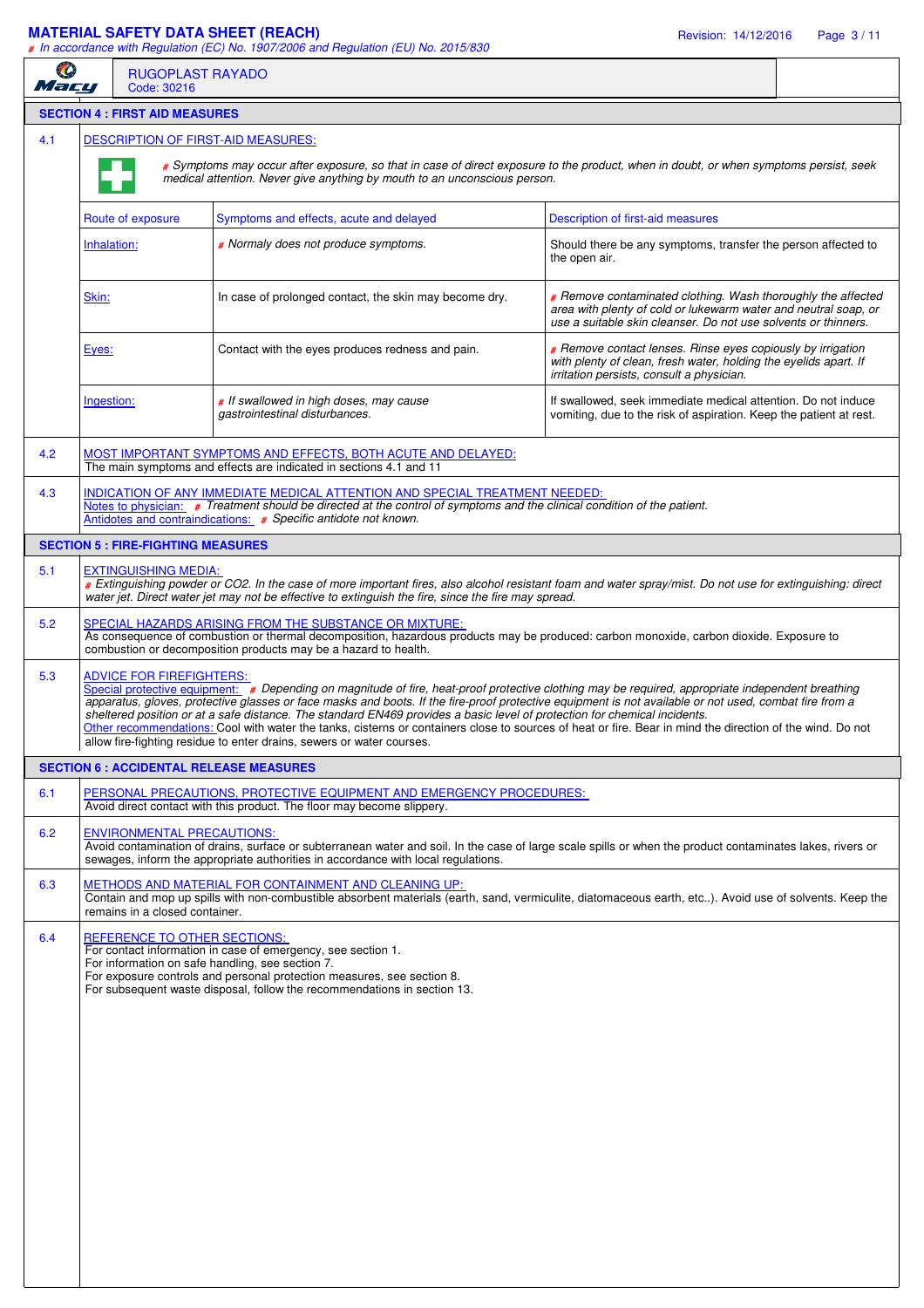## **MATERIAL SAFETY DATA SHEET (REACH)** Revision: 14/12/2016 Page 4 / 11

| O<br>Mary | <b>RUGOPLAST RAYADO</b><br>Code: 30216                                                                                                                                                                                                                                                                                                                                                                                                                                                                                                                                                                                                                                                                                                                                                                                                                                                                                                                                                                                                |  |  |  |  |  |
|-----------|---------------------------------------------------------------------------------------------------------------------------------------------------------------------------------------------------------------------------------------------------------------------------------------------------------------------------------------------------------------------------------------------------------------------------------------------------------------------------------------------------------------------------------------------------------------------------------------------------------------------------------------------------------------------------------------------------------------------------------------------------------------------------------------------------------------------------------------------------------------------------------------------------------------------------------------------------------------------------------------------------------------------------------------|--|--|--|--|--|
|           | <b>SECTION 7: HANDLING AND STORAGE</b>                                                                                                                                                                                                                                                                                                                                                                                                                                                                                                                                                                                                                                                                                                                                                                                                                                                                                                                                                                                                |  |  |  |  |  |
| 7.1       | PRECAUTIONS FOR SAFE HANDLING:<br>Comply with the existing legislation on health and safety at work.<br><b>General recommendations:</b><br>Use in areas free from sources of ignition and away from heat or electrical sources. Do not smoke. Avoid any type of leakage or escape. Keep the<br>container tightly closed.<br>Recommendations for the prevention of fire and explosion risks:<br>Although due its low flammability does not represent a serious risk of fire, all type of measures should be taken in order to avoid any possibility of ignition.<br>Recommendations for the prevention of toxicological risks:<br>Do not eat, drink or smoke in application and drying areas. After handling, wash hands with soap and water. For exposure controls and personal<br>protection measures, see section 8.<br>Recommendations for the prevention of environmental contamination:<br>It is not considered a danger to the environment. In the case of accidental spillage, follow the instructions indicated in section 6. |  |  |  |  |  |
| 7.2       | <b>CONDITIONS FOR SAFE STORAGE, INCLUDING ANY INCOMPATIBILITIES:</b><br>Forbid the entry to unauthorized persons. Keep out of reach of children. This product should be stored isolated from heat and electrical sources. Do not<br>smoke in storage area. If possible, avoid direct contact with sunlight. In order to avoid leakages, the containers, after use, should be closed carefully and<br>placed in a vertical position. For more information, see section 10.<br>Class of store<br># According to current legislation.<br>Maximum storage period<br>$# 24$ months<br>Temperature interval<br>min: 5. °C, max: 40. °C (recommended).<br>Incompatible materials:<br># Keep away from oxidixing agents, from strongly alkaline and strongly acid materials.<br>Type of packaging:<br>According to current legislation.<br>Limit quantity (Seveso III): # Directive 2012/18/EU:<br># No aplicable.                                                                                                                            |  |  |  |  |  |
| 7.3       | <b>SPECIFIC END USES:</b><br>For the use of this product do not exist particular recommendations apart from that already indicated.                                                                                                                                                                                                                                                                                                                                                                                                                                                                                                                                                                                                                                                                                                                                                                                                                                                                                                   |  |  |  |  |  |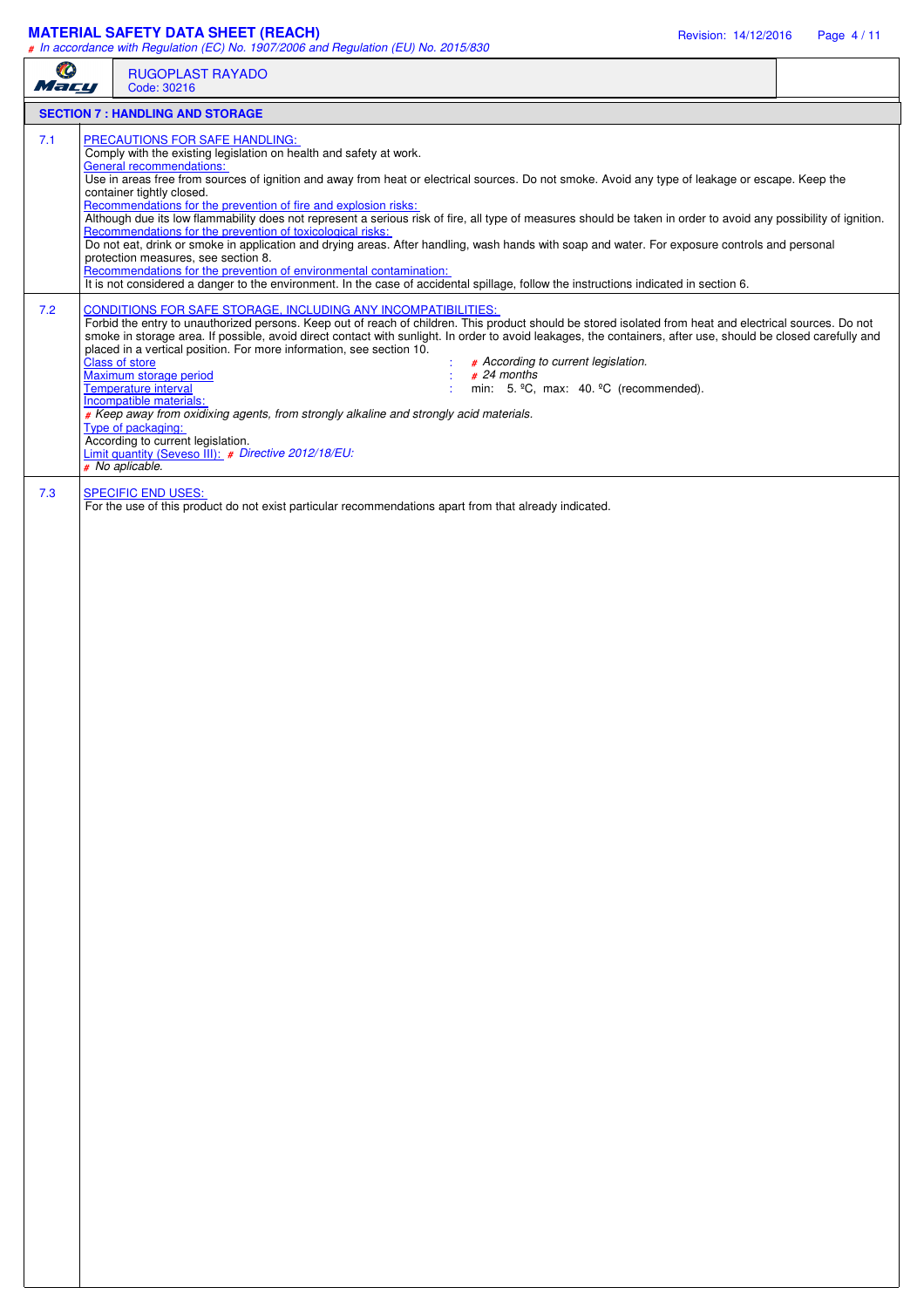## **MATERIAL SAFETY DATA SHEET (REACH)** Revision: 14/12/2016 Page 5 / 11

| <b>AGCIH 2014</b><br>Not stablished | <b>SECTION 8 : EXPOSURE CONTROLS/PERSONAL PROTECTION</b><br><b>CONTROL PARAMETERS:</b><br># If a product contains ingredients with exposure limits, may be necessary a personnel monitoring, work place or biological, to determine the effectiveness<br>of the ventilation or other control measures and/or the necessity to use respiratory protective equipment. Reference should be made to EN689, EN14042<br>and EN482 standard concerning methods for assesing the exposure by inhalation to chemical agents, and exposure to chemical and biological agents.<br>Reference should be also made to national guidance documents for methods for the determination of dangerous substances.<br>OCCUPATIONAL EXPOSURE LIMIT VALUES (TLV)<br>1,2-benzisothiazol-3(2H)-one<br>Mixture CIT EC 247-500-7 MIT EC 220-239-6 (3:1)<br>TLV - Threshold Limit Value, TWA - Time Weighted Average, STEL - Short Term Exposure Limit.<br><b>BIOLOGICAL LIMIT VALUES:</b> | Year | <b>TLV-TWA</b><br>mg/m3<br>ppm<br>0.10 |                   | TLV-STEL- Ceiling value.<br>mg/m3<br>ppm  |                                 | <b>Remarks</b>                            |         |
|-------------------------------------|-----------------------------------------------------------------------------------------------------------------------------------------------------------------------------------------------------------------------------------------------------------------------------------------------------------------------------------------------------------------------------------------------------------------------------------------------------------------------------------------------------------------------------------------------------------------------------------------------------------------------------------------------------------------------------------------------------------------------------------------------------------------------------------------------------------------------------------------------------------------------------------------------------------------------------------------------------------------|------|----------------------------------------|-------------------|-------------------------------------------|---------------------------------|-------------------------------------------|---------|
|                                     |                                                                                                                                                                                                                                                                                                                                                                                                                                                                                                                                                                                                                                                                                                                                                                                                                                                                                                                                                                 |      |                                        |                   |                                           |                                 |                                           |         |
|                                     |                                                                                                                                                                                                                                                                                                                                                                                                                                                                                                                                                                                                                                                                                                                                                                                                                                                                                                                                                                 |      |                                        |                   |                                           |                                 |                                           |         |
|                                     |                                                                                                                                                                                                                                                                                                                                                                                                                                                                                                                                                                                                                                                                                                                                                                                                                                                                                                                                                                 |      |                                        |                   |                                           |                                 |                                           |         |
|                                     |                                                                                                                                                                                                                                                                                                                                                                                                                                                                                                                                                                                                                                                                                                                                                                                                                                                                                                                                                                 |      |                                        |                   |                                           |                                 |                                           |         |
|                                     |                                                                                                                                                                                                                                                                                                                                                                                                                                                                                                                                                                                                                                                                                                                                                                                                                                                                                                                                                                 |      |                                        |                   |                                           |                                 |                                           |         |
|                                     |                                                                                                                                                                                                                                                                                                                                                                                                                                                                                                                                                                                                                                                                                                                                                                                                                                                                                                                                                                 |      | 0.080                                  |                   | 0.060<br>0.23                             |                                 | Recommended<br>Recommended                |         |
|                                     |                                                                                                                                                                                                                                                                                                                                                                                                                                                                                                                                                                                                                                                                                                                                                                                                                                                                                                                                                                 |      |                                        |                   |                                           |                                 |                                           |         |
|                                     |                                                                                                                                                                                                                                                                                                                                                                                                                                                                                                                                                                                                                                                                                                                                                                                                                                                                                                                                                                 |      |                                        |                   |                                           |                                 |                                           |         |
|                                     | DERIVED NO-EFFECT LEVEL (DNEL):<br>Derived no-effect level (DNEL) is a level of exposure that is considered safe, derived from toxicity data according to specific guidances included in<br>REACH. DNEL values may differ from a occupational exposure limit (OEL) for the same chemical. OEL values may come recommended by a particular<br>company, a government regulatory agency or an organization of experts. Although considered protective of health, the OEL values are derived by a<br>process different of REACH.                                                                                                                                                                                                                                                                                                                                                                                                                                    |      |                                        |                   |                                           |                                 |                                           |         |
|                                     | Derived no-effect level, workers:                                                                                                                                                                                                                                                                                                                                                                                                                                                                                                                                                                                                                                                                                                                                                                                                                                                                                                                               |      | <b>DNEL Inhalation</b>                 |                   | <b>DNEL Cutaneous</b>                     |                                 | <b>DNEL Oral</b>                          |         |
|                                     | Systemic effects, acute and chronic:<br>1,2-benzisothiazol-3(2H)-one                                                                                                                                                                                                                                                                                                                                                                                                                                                                                                                                                                                                                                                                                                                                                                                                                                                                                            |      | mg/m3                                  |                   | mg/kg bw/d                                |                                 | mg/kg bw/d                                | - (c)   |
|                                     | Mixture CIT EC 247-500-7 MIT EC 220-239-6 (3:1)                                                                                                                                                                                                                                                                                                                                                                                                                                                                                                                                                                                                                                                                                                                                                                                                                                                                                                                 |      | - (a)<br>$-$ (a)                       | $-$ (c)<br>$-(c)$ | - (a)<br>$-$ (a)                          | $-$ (c)<br>$-$ (c)              | - (a)<br>$-$ (a)                          | $-(c)$  |
|                                     | Derived no-effect level, workers:<br>Local effects, acute and chronic:                                                                                                                                                                                                                                                                                                                                                                                                                                                                                                                                                                                                                                                                                                                                                                                                                                                                                          |      | <b>DNEL Inhalation</b><br>mg/m3        |                   | <b>DNEL Cutaneous</b><br>mg/cm2           |                                 | <b>DNEL Eyes</b><br>mg/cm2                |         |
|                                     | 1,2-benzisothiazol-3(2H)-one                                                                                                                                                                                                                                                                                                                                                                                                                                                                                                                                                                                                                                                                                                                                                                                                                                                                                                                                    |      | - (a)                                  | $-$ (c)           | - (a)                                     | - (c)                           | - (a)                                     | - $(c)$ |
|                                     | Mixture CIT EC 247-500-7 MIT EC 220-239-6 (3:1)                                                                                                                                                                                                                                                                                                                                                                                                                                                                                                                                                                                                                                                                                                                                                                                                                                                                                                                 |      | $-(a)$                                 | $-(c)$            | $-$ (a)                                   | $-(c)$                          | $-$ (a)                                   | $-(c)$  |
|                                     | Derived no-effect level, general population:<br>Systemic effects, acute and chronic:                                                                                                                                                                                                                                                                                                                                                                                                                                                                                                                                                                                                                                                                                                                                                                                                                                                                            |      | <b>DNEL Inhalation</b><br>mg/m3        |                   | <b>DNEL Cutaneous</b><br>mg/kg bw/d       |                                 | <b>DNEL Oral</b><br>mg/kg bw/d            |         |
|                                     | 1,2-benzisothiazol-3(2H)-one                                                                                                                                                                                                                                                                                                                                                                                                                                                                                                                                                                                                                                                                                                                                                                                                                                                                                                                                    |      | - (a)                                  | $-$ (c)           | - (a)                                     | - (c)                           | - (a)                                     | - (c)   |
|                                     | Mixture CIT EC 247-500-7 MIT EC 220-239-6 (3:1)                                                                                                                                                                                                                                                                                                                                                                                                                                                                                                                                                                                                                                                                                                                                                                                                                                                                                                                 |      | $-$ (a)                                | $-(c)$            | $-$ (a)                                   | $-$ (c)                         | $-$ (a)                                   | $-(c)$  |
|                                     | Derived no-effect level, general population:<br>Local effects, acute and chronic:                                                                                                                                                                                                                                                                                                                                                                                                                                                                                                                                                                                                                                                                                                                                                                                                                                                                               |      | <b>DNEL Inhalation</b><br>mg/m3        |                   | <b>DNEL Cutaneous</b><br>mg/cm2           |                                 | <b>DNEL Eyes</b><br>mg/cm2                |         |
|                                     | 1,2-benzisothiazol-3(2H)-one                                                                                                                                                                                                                                                                                                                                                                                                                                                                                                                                                                                                                                                                                                                                                                                                                                                                                                                                    |      | - (a)                                  | $-$ (c)           | - (a)                                     | $-$ (c)                         | - (a)                                     | - (c)   |
|                                     | Mixture CIT EC 247-500-7 MIT EC 220-239-6 (3:1)                                                                                                                                                                                                                                                                                                                                                                                                                                                                                                                                                                                                                                                                                                                                                                                                                                                                                                                 |      | $-$ (a)                                | $-$ (c)           | $-$ (a)                                   | (c)<br>$\overline{\phantom{a}}$ | $-$ (a)                                   | $-$ (c) |
|                                     | (-) - DNEL not available (without data of registration REACH).                                                                                                                                                                                                                                                                                                                                                                                                                                                                                                                                                                                                                                                                                                                                                                                                                                                                                                  |      |                                        |                   |                                           |                                 |                                           |         |
|                                     | PREDICTED NO-EFFECT CONCENTRATION (PNEC):                                                                                                                                                                                                                                                                                                                                                                                                                                                                                                                                                                                                                                                                                                                                                                                                                                                                                                                       |      |                                        |                   |                                           |                                 |                                           |         |
|                                     | Predicted no-effect concentration, aquatic organisms:                                                                                                                                                                                                                                                                                                                                                                                                                                                                                                                                                                                                                                                                                                                                                                                                                                                                                                           |      | <b>PNEC Fresh water</b>                |                   | <b>PNEC Marine</b>                        |                                 | <b>PNEC</b> Intermittent                  |         |
|                                     | - Fresh water, marine water and intermitent release:<br>1,2-benzisothiazol-3(2H)-one                                                                                                                                                                                                                                                                                                                                                                                                                                                                                                                                                                                                                                                                                                                                                                                                                                                                            |      | mq/l                                   |                   | mg/l                                      |                                 | mg/l                                      |         |
|                                     | Mixture CIT EC 247-500-7 MIT EC 220-239-6 (3:1)                                                                                                                                                                                                                                                                                                                                                                                                                                                                                                                                                                                                                                                                                                                                                                                                                                                                                                                 |      |                                        |                   |                                           |                                 |                                           |         |
| marine water:                       | - Wastewater treatment plants (STP) and sediments in fresh- and                                                                                                                                                                                                                                                                                                                                                                                                                                                                                                                                                                                                                                                                                                                                                                                                                                                                                                 |      | <b>PNEC STP</b><br>mq/l                |                   | <b>PNEC Sediments</b><br>mg/kg dry weight |                                 | <b>PNEC Sediments</b><br>mg/kg dry weight |         |
|                                     | 1,2-benzisothiazol-3(2H)-one                                                                                                                                                                                                                                                                                                                                                                                                                                                                                                                                                                                                                                                                                                                                                                                                                                                                                                                                    |      |                                        |                   |                                           |                                 |                                           |         |
|                                     | Mixture CIT EC 247-500-7 MIT EC 220-239-6 (3:1)                                                                                                                                                                                                                                                                                                                                                                                                                                                                                                                                                                                                                                                                                                                                                                                                                                                                                                                 |      |                                        |                   |                                           |                                 |                                           |         |
|                                     | Predicted no-effect concentration, terrestrial organisms:<br>Air, soil and effects for predators and humans:                                                                                                                                                                                                                                                                                                                                                                                                                                                                                                                                                                                                                                                                                                                                                                                                                                                    |      | <b>PNEC Air</b><br>mg/m3               |                   | <b>PNEC Soil</b><br>mg/kg dry weight      |                                 | <b>PNEC Oral</b><br>mg/kg bw/d            |         |
|                                     | 1,2-benzisothiazol-3(2H)-one                                                                                                                                                                                                                                                                                                                                                                                                                                                                                                                                                                                                                                                                                                                                                                                                                                                                                                                                    |      |                                        |                   |                                           |                                 |                                           |         |
|                                     | Mixture CIT EC 247-500-7 MIT EC 220-239-6 (3:1)                                                                                                                                                                                                                                                                                                                                                                                                                                                                                                                                                                                                                                                                                                                                                                                                                                                                                                                 |      | $\overline{\phantom{0}}$               |                   |                                           |                                 |                                           |         |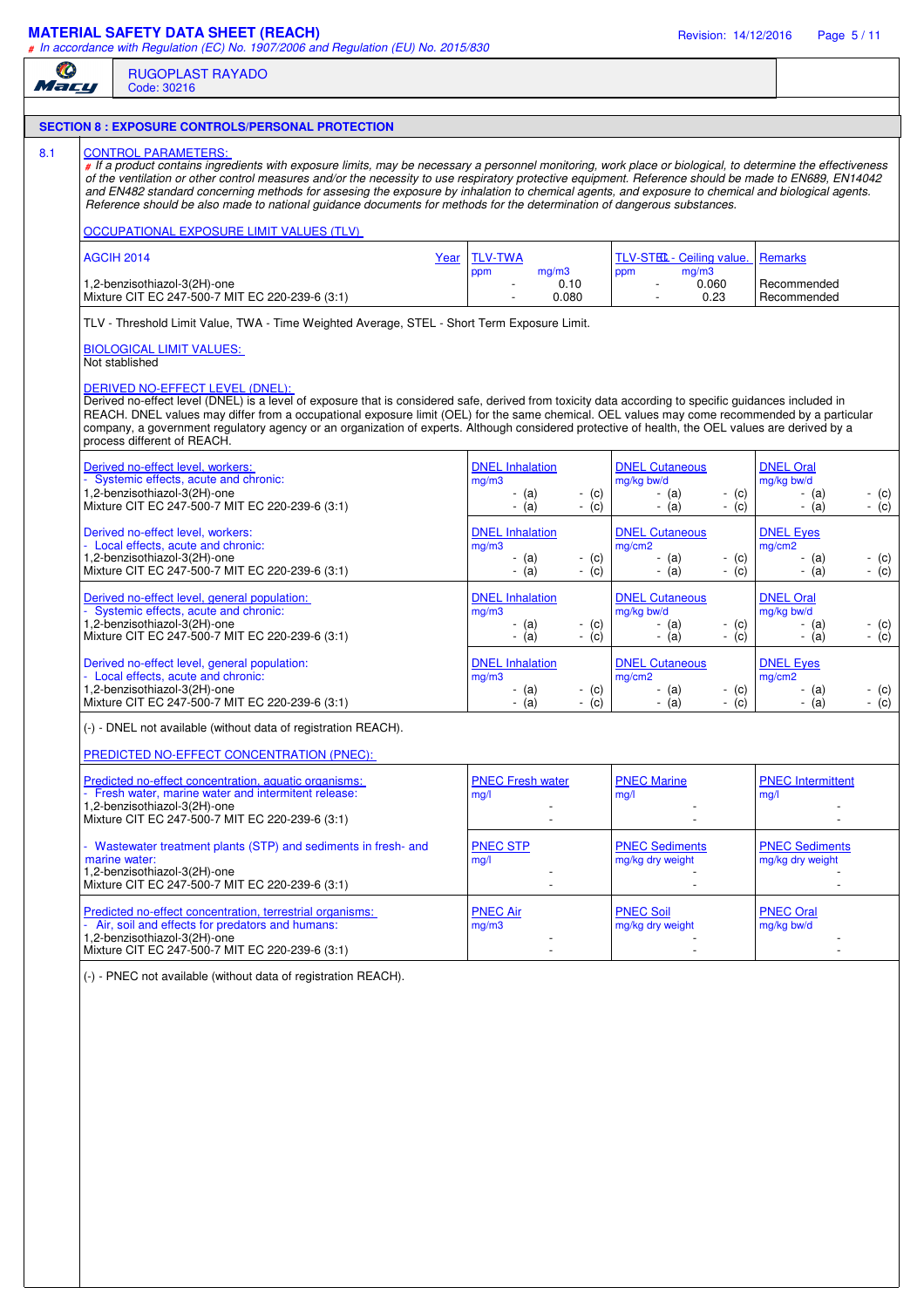## **MATERIAL SAFETY DATA SHEET (REACH)** Revision: 14/12/2016 Page 6 / 11

#### *# In accordance with Regulation (EC) No. 1907/2006 and Regulation (EU) No. 2015/830*

| <b>RUGOPLAST RAYADO</b><br>Code: 30216                                                                                                                                                                                                                                                                                                                                                                                                                                                                                   |                                                                                                                                                                                                                                                                                                                                                                                                                                                                                                                                                                                                                                                                                                                                                                                                                                                                                                                                                                                                                                                                                                                                                                                                                                                                                                                                                                                                                                   |  |  |  |  |
|--------------------------------------------------------------------------------------------------------------------------------------------------------------------------------------------------------------------------------------------------------------------------------------------------------------------------------------------------------------------------------------------------------------------------------------------------------------------------------------------------------------------------|-----------------------------------------------------------------------------------------------------------------------------------------------------------------------------------------------------------------------------------------------------------------------------------------------------------------------------------------------------------------------------------------------------------------------------------------------------------------------------------------------------------------------------------------------------------------------------------------------------------------------------------------------------------------------------------------------------------------------------------------------------------------------------------------------------------------------------------------------------------------------------------------------------------------------------------------------------------------------------------------------------------------------------------------------------------------------------------------------------------------------------------------------------------------------------------------------------------------------------------------------------------------------------------------------------------------------------------------------------------------------------------------------------------------------------------|--|--|--|--|
|                                                                                                                                                                                                                                                                                                                                                                                                                                                                                                                          |                                                                                                                                                                                                                                                                                                                                                                                                                                                                                                                                                                                                                                                                                                                                                                                                                                                                                                                                                                                                                                                                                                                                                                                                                                                                                                                                                                                                                                   |  |  |  |  |
|                                                                                                                                                                                                                                                                                                                                                                                                                                                                                                                          |                                                                                                                                                                                                                                                                                                                                                                                                                                                                                                                                                                                                                                                                                                                                                                                                                                                                                                                                                                                                                                                                                                                                                                                                                                                                                                                                                                                                                                   |  |  |  |  |
| # Provide adequate ventilation. Where reasonably practicable, this should be achieved by the use of local exhaust ventilation<br>and good general extraction.                                                                                                                                                                                                                                                                                                                                                            |                                                                                                                                                                                                                                                                                                                                                                                                                                                                                                                                                                                                                                                                                                                                                                                                                                                                                                                                                                                                                                                                                                                                                                                                                                                                                                                                                                                                                                   |  |  |  |  |
| Protection of respiratory system: Avoid the inhalation of vapours.<br>Protection of eyes and face: Dispose of water taps, sources or eyewash bottles with clean water close to the working area.<br>Protection of hands and skin: # It is recommended to dispose of water taps or sources with clean water close to the working area. Barrier creams may<br>help to protect the exposed areas of the skin. Barrier creams should not be applied once exposure has occurred.                                              |                                                                                                                                                                                                                                                                                                                                                                                                                                                                                                                                                                                                                                                                                                                                                                                                                                                                                                                                                                                                                                                                                                                                                                                                                                                                                                                                                                                                                                   |  |  |  |  |
| OCUPATIONAL EXPOSURE CONTROLS: Directive 89/686/EEC~96/58/EC:<br>As a general measure on prevention and safety in the work place, we recommend the use of a basic personal protection equipment (PPE), with the<br>corresponding EC marking. For more information on personal protective equipment (storage, use, cleaning, maintenance, type and characteristics of the<br>PPE, protection class, marking, category, CEN norm, etc), you should consult the informative brochures provided by the manufacturers of PPE. |                                                                                                                                                                                                                                                                                                                                                                                                                                                                                                                                                                                                                                                                                                                                                                                                                                                                                                                                                                                                                                                                                                                                                                                                                                                                                                                                                                                                                                   |  |  |  |  |
| No, unless ventilation is insufficient. Use respiratory protection in spray applications. Use respiratory protection if there is a<br>danger of exposure to high concentrations of emanations.                                                                                                                                                                                                                                                                                                                           |                                                                                                                                                                                                                                                                                                                                                                                                                                                                                                                                                                                                                                                                                                                                                                                                                                                                                                                                                                                                                                                                                                                                                                                                                                                                                                                                                                                                                                   |  |  |  |  |
| Advisable.                                                                                                                                                                                                                                                                                                                                                                                                                                                                                                               |                                                                                                                                                                                                                                                                                                                                                                                                                                                                                                                                                                                                                                                                                                                                                                                                                                                                                                                                                                                                                                                                                                                                                                                                                                                                                                                                                                                                                                   |  |  |  |  |
| No.                                                                                                                                                                                                                                                                                                                                                                                                                                                                                                                      |                                                                                                                                                                                                                                                                                                                                                                                                                                                                                                                                                                                                                                                                                                                                                                                                                                                                                                                                                                                                                                                                                                                                                                                                                                                                                                                                                                                                                                   |  |  |  |  |
| Advisable. The gloves should be immediately replaced when any sign of degradation is noted.                                                                                                                                                                                                                                                                                                                                                                                                                              |                                                                                                                                                                                                                                                                                                                                                                                                                                                                                                                                                                                                                                                                                                                                                                                                                                                                                                                                                                                                                                                                                                                                                                                                                                                                                                                                                                                                                                   |  |  |  |  |
| No.                                                                                                                                                                                                                                                                                                                                                                                                                                                                                                                      |                                                                                                                                                                                                                                                                                                                                                                                                                                                                                                                                                                                                                                                                                                                                                                                                                                                                                                                                                                                                                                                                                                                                                                                                                                                                                                                                                                                                                                   |  |  |  |  |
| No.                                                                                                                                                                                                                                                                                                                                                                                                                                                                                                                      |                                                                                                                                                                                                                                                                                                                                                                                                                                                                                                                                                                                                                                                                                                                                                                                                                                                                                                                                                                                                                                                                                                                                                                                                                                                                                                                                                                                                                                   |  |  |  |  |
| # No.                                                                                                                                                                                                                                                                                                                                                                                                                                                                                                                    |                                                                                                                                                                                                                                                                                                                                                                                                                                                                                                                                                                                                                                                                                                                                                                                                                                                                                                                                                                                                                                                                                                                                                                                                                                                                                                                                                                                                                                   |  |  |  |  |
|                                                                                                                                                                                                                                                                                                                                                                                                                                                                                                                          |                                                                                                                                                                                                                                                                                                                                                                                                                                                                                                                                                                                                                                                                                                                                                                                                                                                                                                                                                                                                                                                                                                                                                                                                                                                                                                                                                                                                                                   |  |  |  |  |
|                                                                                                                                                                                                                                                                                                                                                                                                                                                                                                                          | <b>EXPOSURE CONTROLS:</b><br><b>ENGINEERING MEASURES:</b><br>Mask:<br>Goggles:<br>Face shield:<br>Gloves:<br>Boots:<br>Apron:<br>Clothing:<br>Thermal hazards:<br># Not applicable (the product is handled at room temperature).<br><b>ENVIRONMENTAL EXPOSURE CONTROLS:</b><br>Avoid any spillage in the environment. Avoid any release into the atmosphere.<br>Spills on the soil: Prevent contamination of soil.<br>Spills in water: Do not allow to escape into drains, sewers or water courses.<br>- Water Control Act: # Este producto no contiene ninguna sustancia incluida en la lista de sustancias prioritarias en el ámbito de la política de aguas,<br>según la Directiva 2000/60/CE~2013/39/UE.<br>Emissions to the atmosphere: Because of volatility, emissions to the atmosphere while handling and use may result. Avoid any release into the<br>atmosphere.<br>- VOC (product ready for use*): # Es de aplicación la Directiva 2004/42/CE~2010/79/UE (RD.227/2006~Orden PRE/1665/2012), relativa a la limitación<br>de emisiones de compuestos orgánicos volátiles debidas al uso de disolventes orgánicos: PINTURAS Y BARNICES (definidos en la Directiva<br>2004/42/CE~2010/79/UE (RD.227/2006~Orden PRE/1665/2012), Anexo I.1): Subcategoría de emisión I) Recubrimiento de efectos decorativos, en base<br>acuosa. COV (producto listo al uso*) : $0.3^*$ g/l* (COV máx. 200. g/l* a partir del 01.01.2010). |  |  |  |  |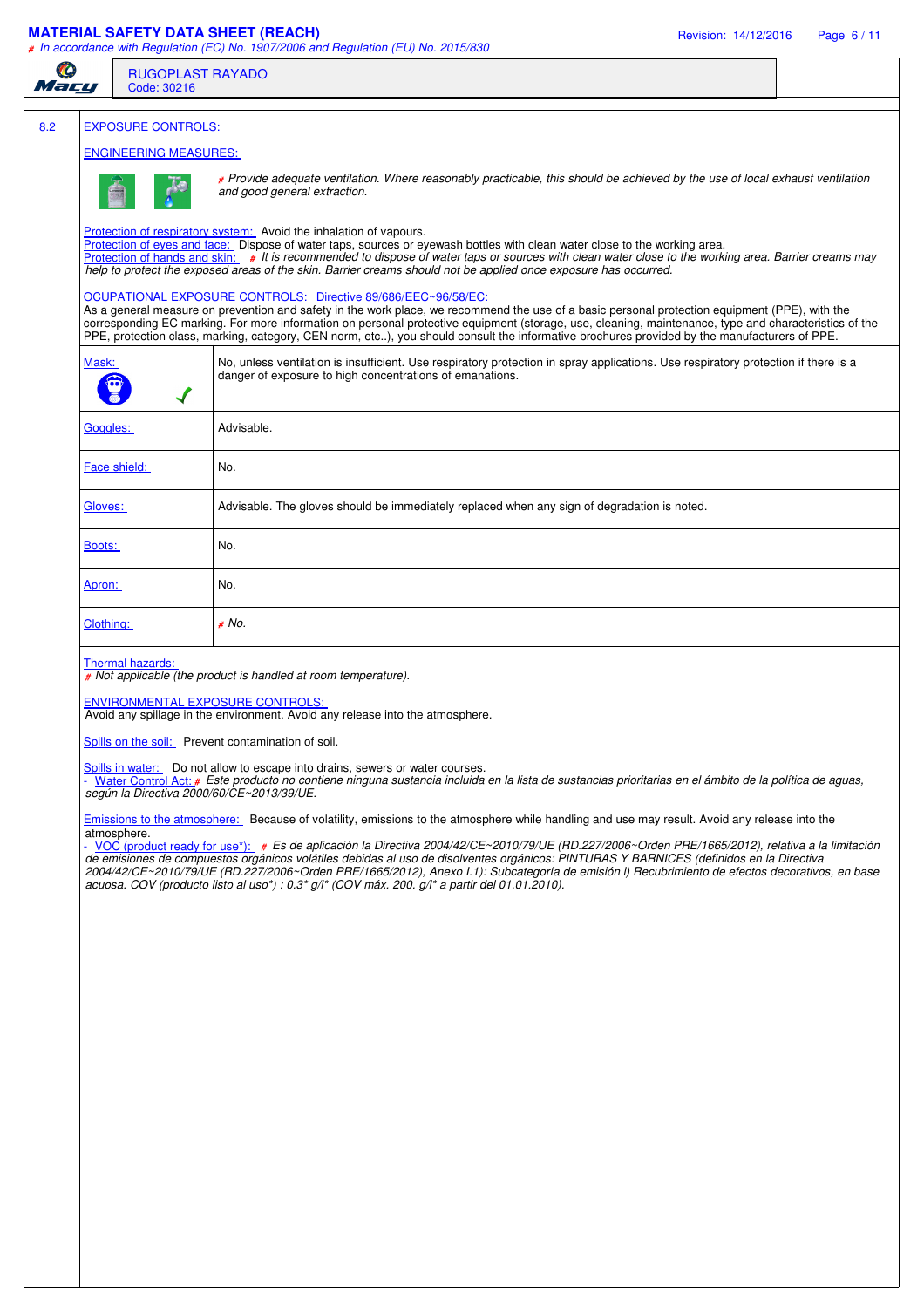## **MATERIAL SAFETY DATA SHEET (REACH)** Revision: 14/12/2016 Page 7 / 11

| O<br>Macy                                                                                                  | <b>RUGOPLAST RAYADO</b><br>Code: 30216                                                                                                                                                                                                                                                                                                                                                                                                                                                              |                                                                                                                                                                                                                                                                                                                                                                                                                                                                                                                                                                                                                                                                    |
|------------------------------------------------------------------------------------------------------------|-----------------------------------------------------------------------------------------------------------------------------------------------------------------------------------------------------------------------------------------------------------------------------------------------------------------------------------------------------------------------------------------------------------------------------------------------------------------------------------------------------|--------------------------------------------------------------------------------------------------------------------------------------------------------------------------------------------------------------------------------------------------------------------------------------------------------------------------------------------------------------------------------------------------------------------------------------------------------------------------------------------------------------------------------------------------------------------------------------------------------------------------------------------------------------------|
|                                                                                                            | <b>SECTION 9 : PHYSICAL AND CHEMICAL PROPERTIES</b>                                                                                                                                                                                                                                                                                                                                                                                                                                                 |                                                                                                                                                                                                                                                                                                                                                                                                                                                                                                                                                                                                                                                                    |
| 9.1<br>- Colour<br>Odour<br>pH-value<br>$-$ pH<br>Density<br><b>Stability</b><br>Viscosity:<br>Volatility: | <b>INFORMATION ON BASIC PHYSICAL AND CHEMICAL PROPERTIES:</b><br>Appearance<br>- Physical state<br>- Odour threshold<br>Change of state<br>- Melting point<br>- Initial boiling point<br>- Relative density<br>- Decomposition temperature<br>Dynamic viscosity<br>- Kinematic viscosity<br>- Vapour pressure<br>- Vapour pressure<br>Solubility(ies)<br>- Solubility in water:<br>- Liposolubility<br>Flammability:<br>- Flash point<br>- Autoignition temperature<br><b>Explosive properties:</b> | Paste.<br>White.<br>Characteristic<br>Not available (mixture).<br>8.8 at 20 <sup>°</sup> C<br>Not applicable (mixture).<br>> $100^*$ <sup>o</sup> C at 760 mmHg<br><b>Relative water</b><br>1.973* at $20/4$ <sup>o</sup> C<br>$350*$ <sup>9</sup> C<br>#<br>25000. $\pm$ 4000. cps<br>$20^{\circ}$ C<br>#<br>4300. mm2/s at 40 <sup>°</sup> C<br>17.4* mmHg at $20^{\circ}$ C<br>#<br>12.2* kPa at 50°C<br>Miscible<br># Not available (mixture untested).<br>$122^*$ <sup>o</sup> C<br>#<br>Not applicable (do not support combustion).<br># Vapours can form explosive mixtures with air and are able to flame up or explode in presence of an ignition source. |
|                                                                                                            | <b>Oxidizing properties:</b><br># Not classified as oxidizing product.<br>*Estimated values based on the substances composing the mixture.                                                                                                                                                                                                                                                                                                                                                          |                                                                                                                                                                                                                                                                                                                                                                                                                                                                                                                                                                                                                                                                    |
| 9.2                                                                                                        | <b>OTHER INFORMATION:</b><br>- Heat of combustion<br>- VOC (supply)                                                                                                                                                                                                                                                                                                                                                                                                                                 | 513* Kcal/kg<br>$\begin{array}{cc} \vdots & \# \\ \vdots & \# \end{array}$<br>$0.3$ g/l<br>The values indicated do not always coincide with product specifications. The data for the product specifications can be found in the technical data sheet<br>of the same. For additional information concerning physical and chemical properties related to safety and environment, see sections 7 and 12.                                                                                                                                                                                                                                                              |
|                                                                                                            | <b>SECTION 10 : STABILITY AND REACTIVITY</b>                                                                                                                                                                                                                                                                                                                                                                                                                                                        |                                                                                                                                                                                                                                                                                                                                                                                                                                                                                                                                                                                                                                                                    |
| 10.1                                                                                                       | <b>REACTIVITY:</b><br>Corrosivity to metals: $#$ It is not corrosive to metals.<br>Pyrophorical properties: # It is not pyrophoric.                                                                                                                                                                                                                                                                                                                                                                 |                                                                                                                                                                                                                                                                                                                                                                                                                                                                                                                                                                                                                                                                    |
| 10.2                                                                                                       | <b>CHEMICAL STABILITY:</b><br>Stable under recommended storage and handling conditions.                                                                                                                                                                                                                                                                                                                                                                                                             |                                                                                                                                                                                                                                                                                                                                                                                                                                                                                                                                                                                                                                                                    |
| 10.3                                                                                                       | POSSIBILITY OF HAZARDOUS REACTIONS:<br>Possible dangerous reaction with oxidizing agents, acids.                                                                                                                                                                                                                                                                                                                                                                                                    |                                                                                                                                                                                                                                                                                                                                                                                                                                                                                                                                                                                                                                                                    |
| 10.4                                                                                                       | <b>CONDITIONS TO AVOID:</b><br>Heat: Keep away from sources of heat.<br>Light: If possible, avoid direct contact with sunlight.<br>$\overline{Air}$ : $\#$ The product is not affected by exposure to air, but should not be left the containers open.<br>Pressure: # Not relevant.                                                                                                                                                                                                                 | Shock: # The product is not sensitive to shocks, but as a recommendation of a general nature should be avoided bumps and rough handling to avoid<br>dents and breakage of packaging, especially when the product is handled in large quantities, and during loading and download operations.                                                                                                                                                                                                                                                                                                                                                                       |
| 10.5                                                                                                       | <b>INCOMPATIBLE MATERIALS:</b><br># Keep away from oxidixing agents, from strongly alkaline and strongly acid materials.                                                                                                                                                                                                                                                                                                                                                                            |                                                                                                                                                                                                                                                                                                                                                                                                                                                                                                                                                                                                                                                                    |
| 10.6                                                                                                       | HAZARDOUS DECOMPOSITION PRODUCTS:<br>As consequence of thermal decomposition, hazardous products may be produced: carbon monoxide.                                                                                                                                                                                                                                                                                                                                                                  |                                                                                                                                                                                                                                                                                                                                                                                                                                                                                                                                                                                                                                                                    |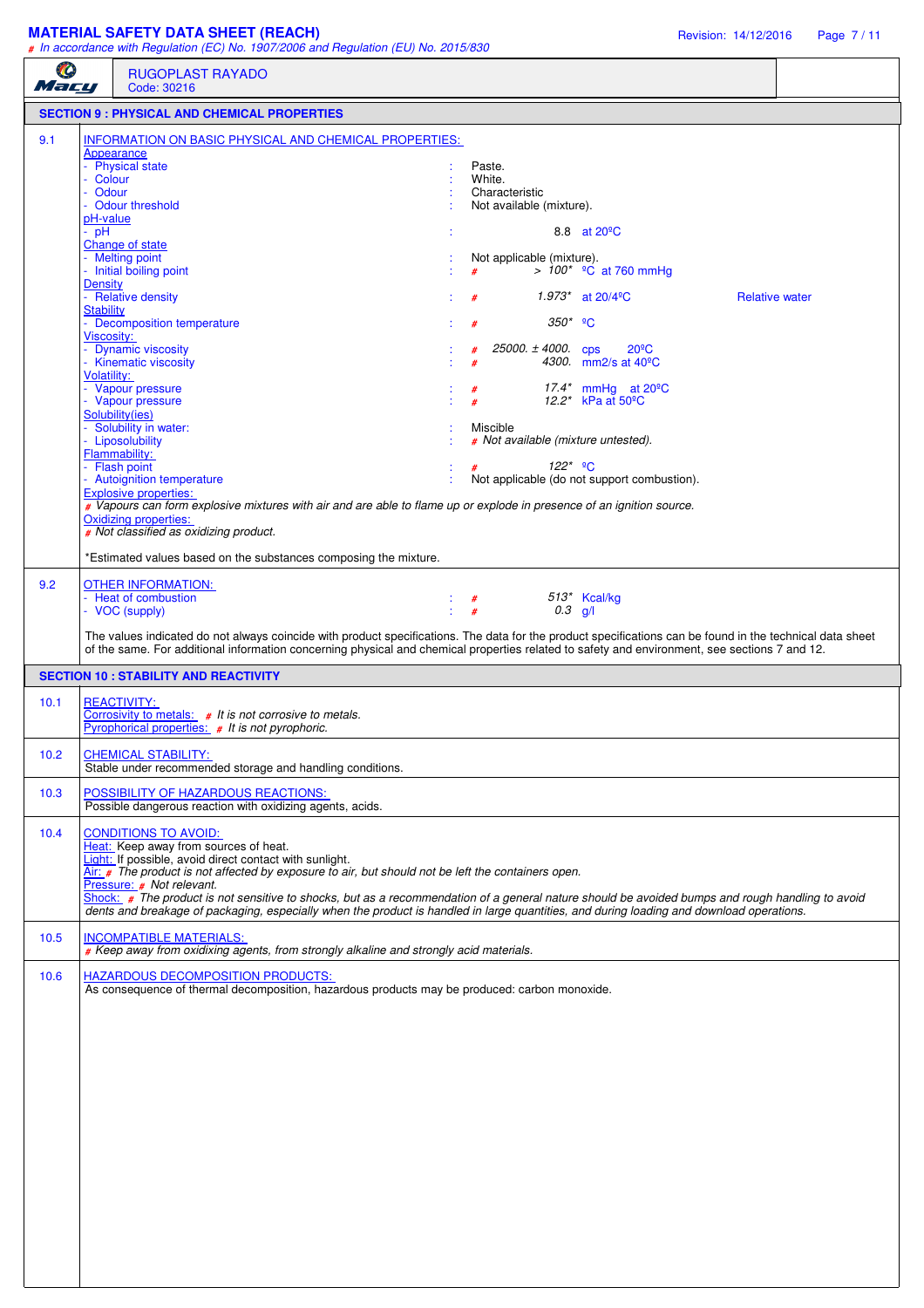## **MATERIAL SAFETY DATA SHEET (REACH)** Revision: 14/12/2016 Page 8 / 11

*# In accordance with Regulation (EC) No. 1907/2006 and Regulation (EU) No. 2015/830*

| O<br><b>RUGOPLAST RAYADO</b><br>Macy<br>Code: 30216                                                                                                                                            |                                                                                                                                                                                                                                                                                                                             |                       |      |                                                                                                                                                 |                                                                                                                                                 |                                                   |  |  |
|------------------------------------------------------------------------------------------------------------------------------------------------------------------------------------------------|-----------------------------------------------------------------------------------------------------------------------------------------------------------------------------------------------------------------------------------------------------------------------------------------------------------------------------|-----------------------|------|-------------------------------------------------------------------------------------------------------------------------------------------------|-------------------------------------------------------------------------------------------------------------------------------------------------|---------------------------------------------------|--|--|
|                                                                                                                                                                                                | <b>SECTION 11 : TOXICOLOGICAL INFORMATION</b>                                                                                                                                                                                                                                                                               |                       |      |                                                                                                                                                 |                                                                                                                                                 |                                                   |  |  |
|                                                                                                                                                                                                | No experimental toxicological data on the preparation is available. The toxicological classification for these mixture has been carried out by using the conventional<br>calculation method of the Regulation (EC) No. 1272/2008~605/2014 (CLP).                                                                            |                       |      |                                                                                                                                                 |                                                                                                                                                 |                                                   |  |  |
|                                                                                                                                                                                                | <b>INFORMATION ON TOXICOLOGICAL EFFECTS:</b>                                                                                                                                                                                                                                                                                |                       |      |                                                                                                                                                 |                                                                                                                                                 |                                                   |  |  |
| <b>ACUTE TOXICITY:</b>                                                                                                                                                                         |                                                                                                                                                                                                                                                                                                                             |                       |      |                                                                                                                                                 |                                                                                                                                                 |                                                   |  |  |
|                                                                                                                                                                                                | Dose and lethal concentrations                                                                                                                                                                                                                                                                                              |                       |      | <b>DL50</b><br>(OECD 401)                                                                                                                       | <b>DL50</b><br>(OECD 402)                                                                                                                       | CL50<br>(OECD 403)                                |  |  |
| for individual ingredients :<br>1,2-benzisothiazol-3(2H)-one<br>Mixture CIT EC 247-500-7 MIT EC 220-239-6 (3:1)                                                                                |                                                                                                                                                                                                                                                                                                                             |                       |      | mg/kg oral<br>1020. Rat<br>67. Rat                                                                                                              | mg/kg cutaneous<br>> 2000. Rat<br>140. Rat                                                                                                      | mg/m3.4h inhalation<br>> 2050. Rat<br>> 1230. Rat |  |  |
|                                                                                                                                                                                                | No observed adverse effect level                                                                                                                                                                                                                                                                                            |                       |      |                                                                                                                                                 |                                                                                                                                                 |                                                   |  |  |
|                                                                                                                                                                                                | Not available<br>Lowest observed adverse effect level                                                                                                                                                                                                                                                                       |                       |      |                                                                                                                                                 |                                                                                                                                                 |                                                   |  |  |
| Not available                                                                                                                                                                                  |                                                                                                                                                                                                                                                                                                                             |                       |      |                                                                                                                                                 |                                                                                                                                                 |                                                   |  |  |
| <b>INFORMATION ON LIKELY ROUTES OF EXPOSURE: Acute toxicity:</b>                                                                                                                               |                                                                                                                                                                                                                                                                                                                             |                       |      |                                                                                                                                                 |                                                                                                                                                 |                                                   |  |  |
|                                                                                                                                                                                                | Routes of exposure                                                                                                                                                                                                                                                                                                          | <b>Acute toxicity</b> | Cat. | Main effects, acute and/or delayed                                                                                                              |                                                                                                                                                 |                                                   |  |  |
| Inhalation:                                                                                                                                                                                    | Not classified                                                                                                                                                                                                                                                                                                              | $ATE > 20000$ mg/m3   |      | data, the classification criteria are not met).                                                                                                 | # Not classified as a product with acute toxicity if inhaled (based on available                                                                |                                                   |  |  |
| # Not classified as a product with acute toxicity in contact with skin (based on<br>Skin:<br>$ATE > 2000$ mg/kg<br>Not classified<br>available data, the classification criteria are not met). |                                                                                                                                                                                                                                                                                                                             |                       |      |                                                                                                                                                 |                                                                                                                                                 |                                                   |  |  |
| Eyes:                                                                                                                                                                                          | Not classified                                                                                                                                                                                                                                                                                                              | Not available         |      | # Not classified as a product with acute toxicity by eye contact (lack of data).                                                                |                                                                                                                                                 |                                                   |  |  |
| Ingestion:                                                                                                                                                                                     | Not classified                                                                                                                                                                                                                                                                                                              | $ATE > 5000$ mg/kg    |      |                                                                                                                                                 | # Not classified as a product with acute toxicity if swallowed (based on<br>available data, the classification criteria are not met).           |                                                   |  |  |
|                                                                                                                                                                                                | CORROSION / IRRITATION / SENSITISATION :                                                                                                                                                                                                                                                                                    |                       |      |                                                                                                                                                 |                                                                                                                                                 |                                                   |  |  |
|                                                                                                                                                                                                | Danger class                                                                                                                                                                                                                                                                                                                | <b>Target organs</b>  | Cat. | Main effects, acute and/or delayed                                                                                                              |                                                                                                                                                 |                                                   |  |  |
|                                                                                                                                                                                                | Respiratory corrosion/irritation:<br>Not classified                                                                                                                                                                                                                                                                         |                       |      | # Not classified as a product corrosive or irritant by inhalation (based on<br>available data, the classification criteria are not met).        |                                                                                                                                                 |                                                   |  |  |
|                                                                                                                                                                                                | Skin corrosion/irritation:<br>Not classified                                                                                                                                                                                                                                                                                |                       |      | # Not classified as a product corrosive or irritant in contact with skin (based on<br>available data, the classification criteria are not met). |                                                                                                                                                 |                                                   |  |  |
|                                                                                                                                                                                                | Serious eye damage/irritation:<br>Not classified                                                                                                                                                                                                                                                                            |                       |      |                                                                                                                                                 | # Not classified as a product corrosive or irritant in contact with eyes (based on<br>available data, the classification criteria are not met). |                                                   |  |  |
|                                                                                                                                                                                                | <b>Respiratory sensitisation:</b><br>Not classified                                                                                                                                                                                                                                                                         |                       |      | the classification criteria are not met).                                                                                                       | # Not classified as a product sensitising by inhalation (based on available data,                                                               |                                                   |  |  |
|                                                                                                                                                                                                | <b>Skin sensitisation:</b><br>Not classified                                                                                                                                                                                                                                                                                |                       |      | data, the classification criteria are not met).                                                                                                 | # Not classified as a product sensitising by skin contact (based on available                                                                   |                                                   |  |  |
|                                                                                                                                                                                                | Contains 1,2-benzisothiazol-3(2H)-one, mixture CIT EC 247-500-7 MIT EC 220-239-6 (3:1). May produce an allergic reaction.<br><b>ASPIRATION HAZARD:</b>                                                                                                                                                                      |                       |      |                                                                                                                                                 |                                                                                                                                                 |                                                   |  |  |
|                                                                                                                                                                                                | Danger class                                                                                                                                                                                                                                                                                                                | <b>Target organs</b>  | Cat. | Main effects, acute and/or delayed                                                                                                              |                                                                                                                                                 |                                                   |  |  |
|                                                                                                                                                                                                | <b>Aspiration hazard:</b><br>Not classified                                                                                                                                                                                                                                                                                 |                       |      | # Not applicable (paste).                                                                                                                       |                                                                                                                                                 |                                                   |  |  |
|                                                                                                                                                                                                | SPECIFIC TARGET ORGANS TOXICITY (STOT): Single exposure (SE) and/or Repeated exposure (RE):<br># Not classified as a dangerous product for target organs (based on available data, the classification criteria are not met).<br><b>CMR EFFECTS:</b><br>Carcinogenic effects: # Is not considered as a carcinogenic product. |                       |      |                                                                                                                                                 |                                                                                                                                                 |                                                   |  |  |

Genotoxicity: *# Is not considered as a mutagenic product.*

Toxicity for reproduction: *# Do not harm fertility. Do not harm the fetus developping.*

Effects via lactation: *# Not classified as a hazardous product for children breast-fed.*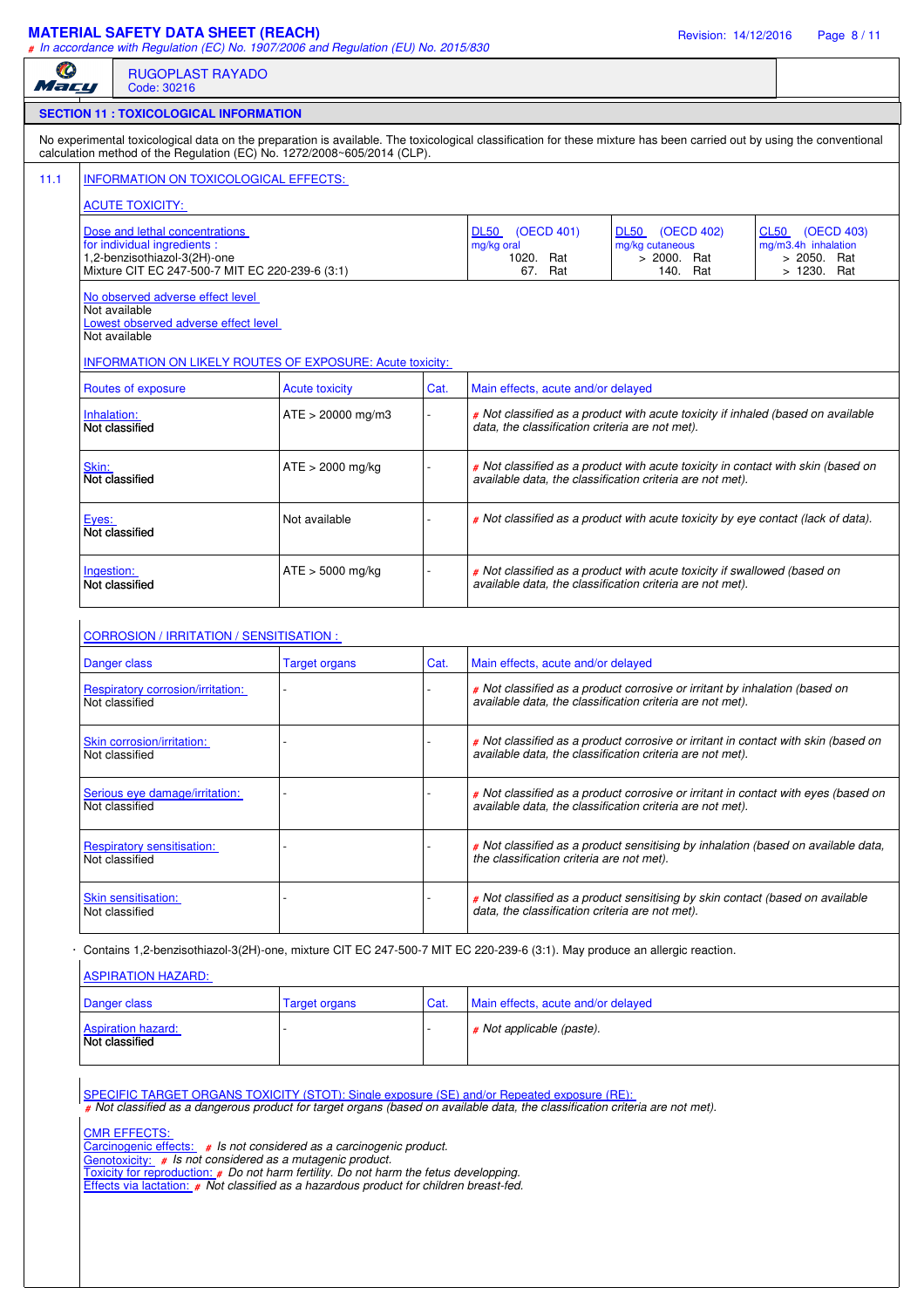## **MATERIAL SAFETY DATA SHEET (REACH)** Revision: 14/12/2016 Page 9 / 11

| Ø<br>Mary |                                                                                                                                                                                                                                                                                                                                                                                                                                                                                                                                                                                                                                                                                                                                                                                                                                                                                                                                                                                                                                                                                                                                                                     | <b>RUGOPLAST RAYADO</b><br>Code: 30216                                                                                                                                                                                                                                                                                                                                                                                                                                                                                                                                                                                                                                                                                                                                                                                                                                                                                                                                                                                                                                                                                                                 |                                                                 |                                                                           |                                                                          |  |
|-----------|---------------------------------------------------------------------------------------------------------------------------------------------------------------------------------------------------------------------------------------------------------------------------------------------------------------------------------------------------------------------------------------------------------------------------------------------------------------------------------------------------------------------------------------------------------------------------------------------------------------------------------------------------------------------------------------------------------------------------------------------------------------------------------------------------------------------------------------------------------------------------------------------------------------------------------------------------------------------------------------------------------------------------------------------------------------------------------------------------------------------------------------------------------------------|--------------------------------------------------------------------------------------------------------------------------------------------------------------------------------------------------------------------------------------------------------------------------------------------------------------------------------------------------------------------------------------------------------------------------------------------------------------------------------------------------------------------------------------------------------------------------------------------------------------------------------------------------------------------------------------------------------------------------------------------------------------------------------------------------------------------------------------------------------------------------------------------------------------------------------------------------------------------------------------------------------------------------------------------------------------------------------------------------------------------------------------------------------|-----------------------------------------------------------------|---------------------------------------------------------------------------|--------------------------------------------------------------------------|--|
|           |                                                                                                                                                                                                                                                                                                                                                                                                                                                                                                                                                                                                                                                                                                                                                                                                                                                                                                                                                                                                                                                                                                                                                                     | DELAYED AND IMMEDIATE EFFECTS AS WELL AS CHRONIC EFFECTS FROM SHORT AND LONG-TERM EXPOSURE:<br>Routes of exposure: May be absorbed by inhalation of vapour, through the skin and by ingestion.<br>Short-term exposure: Exposure to solvent vapour concentrations in excess of the stated occupational exposure limit, may result in adverse health<br>effects, such as mucous membrane and respiratory system irritation and adverse effects on kidneys, liver and central nervous system. Liquid splashes in<br>the eyes may cause irritation and reversible damage. If swallowed, may cause irritation of the throat; other effects may be the same as described in the<br>exposure to vapours.<br>Long-term or repeated exposure: Repeated or prolonged contact may cause removal of natural fat from the skin, resulting in non-allergic contact<br>dermatitis and absorption through the skin.<br><b>INTERACTIVE EFFECTS:</b><br># Not available.<br>INFORMATION ABOUT TOXICOCINETICS, METABOLISM AND DISTRIBUTION:<br>Dermal absorption: # Not available.<br>Basic toxicokinetics: # Not available.<br>ADDITIONAL INFORMATION:<br>Not available. |                                                                 |                                                                           |                                                                          |  |
|           |                                                                                                                                                                                                                                                                                                                                                                                                                                                                                                                                                                                                                                                                                                                                                                                                                                                                                                                                                                                                                                                                                                                                                                     | <b>SECTION 12 : ECOLOGICAL INFORMATION</b><br>No experimental ecotoxicological data on the preparation as such is available. The ecotoxicological classification for these mixture has been carried out by using<br>the conventional calculation method of the Regulation (EC) No. 1272/2008~605/2014 (CLP).                                                                                                                                                                                                                                                                                                                                                                                                                                                                                                                                                                                                                                                                                                                                                                                                                                           |                                                                 |                                                                           |                                                                          |  |
| 12.1      | <b>TOXICITY:</b>                                                                                                                                                                                                                                                                                                                                                                                                                                                                                                                                                                                                                                                                                                                                                                                                                                                                                                                                                                                                                                                                                                                                                    |                                                                                                                                                                                                                                                                                                                                                                                                                                                                                                                                                                                                                                                                                                                                                                                                                                                                                                                                                                                                                                                                                                                                                        |                                                                 |                                                                           |                                                                          |  |
|           |                                                                                                                                                                                                                                                                                                                                                                                                                                                                                                                                                                                                                                                                                                                                                                                                                                                                                                                                                                                                                                                                                                                                                                     | Acute toxicity in aquatic environment<br>for individual ingredients :<br>1,2-benzisothiazol-3(2H)-one<br>Mixture CIT EC 247-500-7 MIT EC 220-239-6 (3:1)                                                                                                                                                                                                                                                                                                                                                                                                                                                                                                                                                                                                                                                                                                                                                                                                                                                                                                                                                                                               | (OECD 203)<br>CL50<br>mg/l.96hours<br>1.2 Fishes<br>0.19 Fishes | <b>CE50</b><br>(OECD 202)<br>mg/l.48hours<br>0.85 Daphnia<br>0.16 Daphnia | <b>CE50</b><br>(OECD 201)<br>mg/l.72hours<br>0.37 Algae<br>$0.018$ Algae |  |
|           |                                                                                                                                                                                                                                                                                                                                                                                                                                                                                                                                                                                                                                                                                                                                                                                                                                                                                                                                                                                                                                                                                                                                                                     | No observed effect concentration<br>Not available<br>Lowest observed effect concentration<br>Not available                                                                                                                                                                                                                                                                                                                                                                                                                                                                                                                                                                                                                                                                                                                                                                                                                                                                                                                                                                                                                                             |                                                                 |                                                                           |                                                                          |  |
| 12.2      |                                                                                                                                                                                                                                                                                                                                                                                                                                                                                                                                                                                                                                                                                                                                                                                                                                                                                                                                                                                                                                                                                                                                                                     | PERSISTENCE AND DEGRADABILITY:<br># Not available.                                                                                                                                                                                                                                                                                                                                                                                                                                                                                                                                                                                                                                                                                                                                                                                                                                                                                                                                                                                                                                                                                                     |                                                                 |                                                                           |                                                                          |  |
| 12.3      |                                                                                                                                                                                                                                                                                                                                                                                                                                                                                                                                                                                                                                                                                                                                                                                                                                                                                                                                                                                                                                                                                                                                                                     | <b>BIOACCUMULATIVE POTENTIAL:</b><br>Not available.                                                                                                                                                                                                                                                                                                                                                                                                                                                                                                                                                                                                                                                                                                                                                                                                                                                                                                                                                                                                                                                                                                    |                                                                 |                                                                           |                                                                          |  |
|           |                                                                                                                                                                                                                                                                                                                                                                                                                                                                                                                                                                                                                                                                                                                                                                                                                                                                                                                                                                                                                                                                                                                                                                     | <b>Bioaccumulation</b><br>for individual ingredients :<br>1,2-benzisothiazol-3(2H)-one<br>Mixture CIT EC 247-500-7 MIT EC 220-239-6 (3:1)                                                                                                                                                                                                                                                                                                                                                                                                                                                                                                                                                                                                                                                                                                                                                                                                                                                                                                                                                                                                              | <b>logPow</b><br>0.640<br>$-0.830$                              | <b>BCF</b><br>L/kg<br>3.2 (calculated)<br>3.2<br>(calculated)             | <b>Potential</b><br>Unlikely, low<br>No bioaccumulable                   |  |
| 12.4      |                                                                                                                                                                                                                                                                                                                                                                                                                                                                                                                                                                                                                                                                                                                                                                                                                                                                                                                                                                                                                                                                                                                                                                     | <b>MOBILITY IN SOIL:</b><br>Not available.                                                                                                                                                                                                                                                                                                                                                                                                                                                                                                                                                                                                                                                                                                                                                                                                                                                                                                                                                                                                                                                                                                             |                                                                 |                                                                           |                                                                          |  |
| 12.5      |                                                                                                                                                                                                                                                                                                                                                                                                                                                                                                                                                                                                                                                                                                                                                                                                                                                                                                                                                                                                                                                                                                                                                                     | <b>RESULTS OF PBT AND VPVB ASSESMENT:</b><br># Does not contain substances that fulfill the PBT/vPvB criteria.                                                                                                                                                                                                                                                                                                                                                                                                                                                                                                                                                                                                                                                                                                                                                                                                                                                                                                                                                                                                                                         | Annex XIII of Regulation (EC) no. 1907/2006:                    |                                                                           |                                                                          |  |
| 12.6      |                                                                                                                                                                                                                                                                                                                                                                                                                                                                                                                                                                                                                                                                                                                                                                                                                                                                                                                                                                                                                                                                                                                                                                     | <b>OTHER ADVERSE EFFECTS:</b><br>Ozone depletion potential: Not available.<br>Photochemical ozone creation potential: Not available.<br>Earth global warming potential: Not available.<br>Endocrine disrupting potential: Not available.                                                                                                                                                                                                                                                                                                                                                                                                                                                                                                                                                                                                                                                                                                                                                                                                                                                                                                               |                                                                 |                                                                           |                                                                          |  |
|           |                                                                                                                                                                                                                                                                                                                                                                                                                                                                                                                                                                                                                                                                                                                                                                                                                                                                                                                                                                                                                                                                                                                                                                     | <b>SECTION 13 : DISPOSAL CONSIDERATIONS</b>                                                                                                                                                                                                                                                                                                                                                                                                                                                                                                                                                                                                                                                                                                                                                                                                                                                                                                                                                                                                                                                                                                            |                                                                 |                                                                           |                                                                          |  |
| 13.1      | WASTE TREATMENT METHODS: # Directive 2008/98/EC~Regulation (EU) no. 1357/2014:<br>Take all necessary measures to prevent the production of waste whenever possible. Analyse possible methods for revaluation or recycling. Do not<br>discharge into drains or the environment, dispose of at an authorised waste collection point. Waste should be handled and disposed of in accordance with<br>current local and national regulations. For exposure controls and personal protection measures, see section 8.<br>Disposal of empty containers: $\#$ Directive 94/62/EC $\sim$ 2005/20/EC, Decision 2000/532/EC $\sim$ 2014/955/EU:<br># Emptied containers and packaging should be disposed of in accordance with currently local and national regulations. The classification of packaging as<br>hazardous waste will depend on the degree of empting of the same, being the holder of the residue responsible for their classification, )in accordance with<br>Chapter 15 01 of Decision 2000/532/EC, and forwarding to the appropriate final destination. With contaminated containers and packaging, adopt the<br>same measures as for the product in itself. |                                                                                                                                                                                                                                                                                                                                                                                                                                                                                                                                                                                                                                                                                                                                                                                                                                                                                                                                                                                                                                                                                                                                                        |                                                                 |                                                                           |                                                                          |  |
|           |                                                                                                                                                                                                                                                                                                                                                                                                                                                                                                                                                                                                                                                                                                                                                                                                                                                                                                                                                                                                                                                                                                                                                                     | Procedures for neutralising or destroying the product:<br>Authorised landfill in accordance with local regulations.                                                                                                                                                                                                                                                                                                                                                                                                                                                                                                                                                                                                                                                                                                                                                                                                                                                                                                                                                                                                                                    |                                                                 |                                                                           |                                                                          |  |
|           |                                                                                                                                                                                                                                                                                                                                                                                                                                                                                                                                                                                                                                                                                                                                                                                                                                                                                                                                                                                                                                                                                                                                                                     |                                                                                                                                                                                                                                                                                                                                                                                                                                                                                                                                                                                                                                                                                                                                                                                                                                                                                                                                                                                                                                                                                                                                                        |                                                                 |                                                                           |                                                                          |  |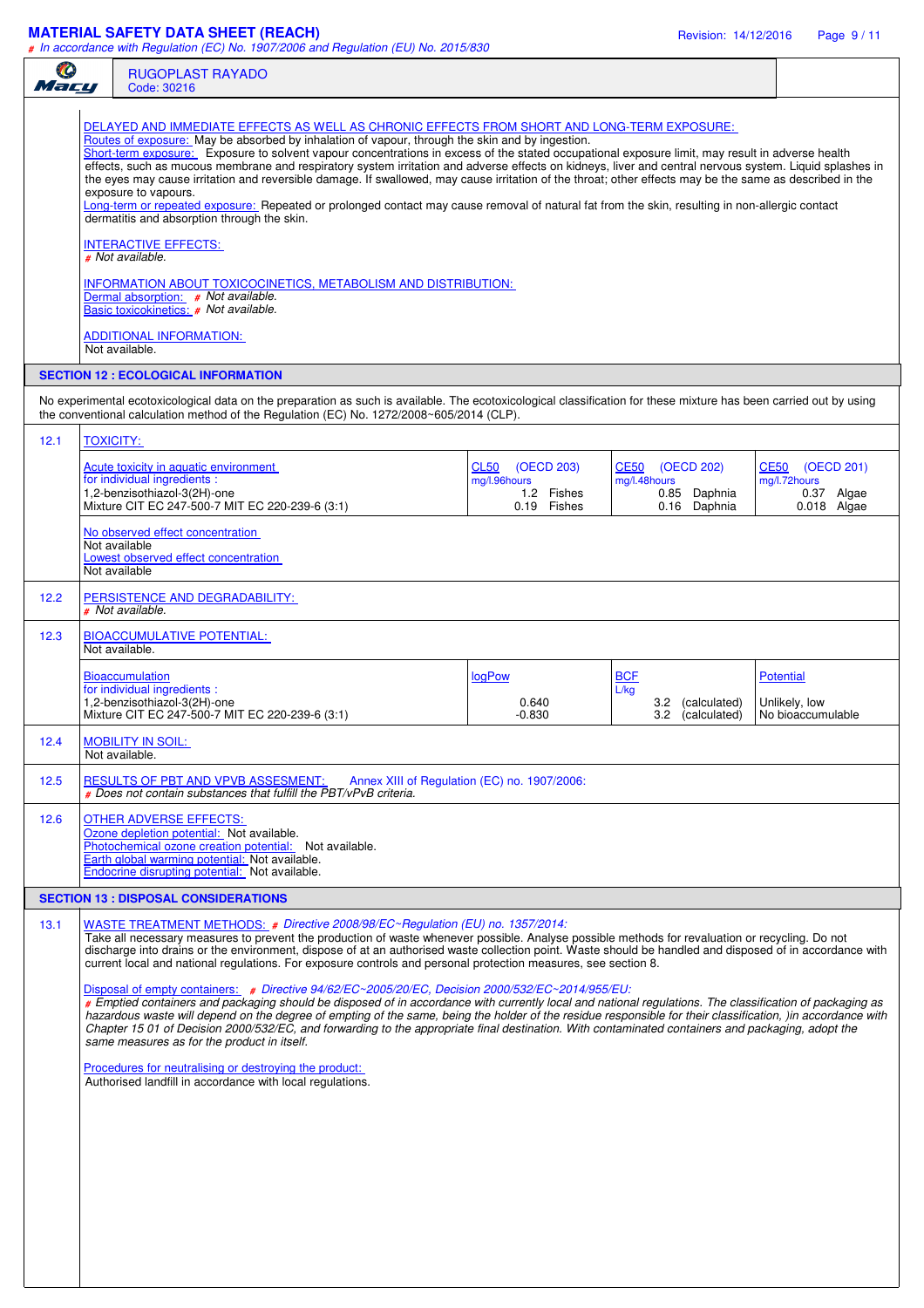# **MATERIAL SAFETY DATA SHEET (REACH) Revision: 14/12/2016** Page 10 / 11

|              |       | # In accordance with Regulation (EC) No. 1907/2006 and Regulation (EU) No. 2015/830                                                                                                                                                           |
|--------------|-------|-----------------------------------------------------------------------------------------------------------------------------------------------------------------------------------------------------------------------------------------------|
| O<br>Mary    |       | <b>RUGOPLAST RAYADO</b><br>Code: 30216                                                                                                                                                                                                        |
|              |       | <b>SECTION 14 : TRANSPORT INFORMATION</b>                                                                                                                                                                                                     |
| 14.1         |       | UN NUMBER: Not applicable                                                                                                                                                                                                                     |
| 14.2         |       | <b>UN PROPER SHIPPING NAME:</b> Not applicable                                                                                                                                                                                                |
| 14.3<br>14.4 |       | TRANSPORT HAZARD CLASS(ES) AND PACKING GROUP:                                                                                                                                                                                                 |
|              |       | Transport by road (ADR 2015) and<br>Transport by rail (RID 2015):<br>Not reglamented                                                                                                                                                          |
|              |       | Transport by sea (IMDG 37-14):<br>Not reglamented                                                                                                                                                                                             |
|              |       | Transport by air (ICAO/IATA 2015):<br>Not reglamented                                                                                                                                                                                         |
|              | Free. | Transport by inland waterways (ADN):                                                                                                                                                                                                          |
| 14.5         |       | <b>ENVIRONMENTAL HAZARDS:</b><br># Not applicable (not classified as hazardous for the environment).                                                                                                                                          |
| 14.6         |       | SPECIAL PRECAUTIONS FOR USER:<br># Ensure that persons transporting the product know what to do in case of accident or spill. Always transport in closed containers that are in a vertical<br>position and sure. Ensure adequate ventilation. |
| 14.7         |       | TRANSPORT IN BULK ACCORDING TO ANNEX II OF MARPOL 73/78 AND THE IBC CODE:<br>Not applicable.                                                                                                                                                  |
|              |       | <b>SECTION 15 : REGULATORY INFORMATION</b>                                                                                                                                                                                                    |
| 15.1         |       | EU SAFETY, HEALTH AND ENVIRONMENTAL REGULATIONS/LEGISLATION SPECIFIC:<br>The regulations applicable to this product generally are listed throughout this material safety data sheet.                                                          |
|              |       | Restrictions on manufacture, placing on market and use: See section 1.2                                                                                                                                                                       |
|              |       | Control of the risks inherent in major accidents (Seveso III):See section 7.2                                                                                                                                                                 |
|              |       | Tactile warning of danger: Not applicable (the classification criteria are not met).                                                                                                                                                          |
|              |       | Child safety protection: Not applicable (the classification criteria are not met).                                                                                                                                                            |
|              |       | VOC information on the label:<br># Contains VOC max.0.4 g/l - The limit value 2004/42/CE-IIA cat. I) for the product ready for use is VOC max. 200. g/l (2010).                                                                               |
|              |       | <b>OTHER REGULATIONS:</b><br>Not available                                                                                                                                                                                                    |
| 15.2         |       | CHEMICAL SAFETY ASSESSMENT:<br>For this mixture has not been carried out a chemical safety assessment.                                                                                                                                        |
|              |       |                                                                                                                                                                                                                                               |
|              |       |                                                                                                                                                                                                                                               |
|              |       |                                                                                                                                                                                                                                               |
|              |       |                                                                                                                                                                                                                                               |
|              |       |                                                                                                                                                                                                                                               |
|              |       |                                                                                                                                                                                                                                               |
|              |       |                                                                                                                                                                                                                                               |
|              |       |                                                                                                                                                                                                                                               |
|              |       |                                                                                                                                                                                                                                               |
|              |       |                                                                                                                                                                                                                                               |
|              |       |                                                                                                                                                                                                                                               |
|              |       |                                                                                                                                                                                                                                               |
|              |       |                                                                                                                                                                                                                                               |
|              |       |                                                                                                                                                                                                                                               |